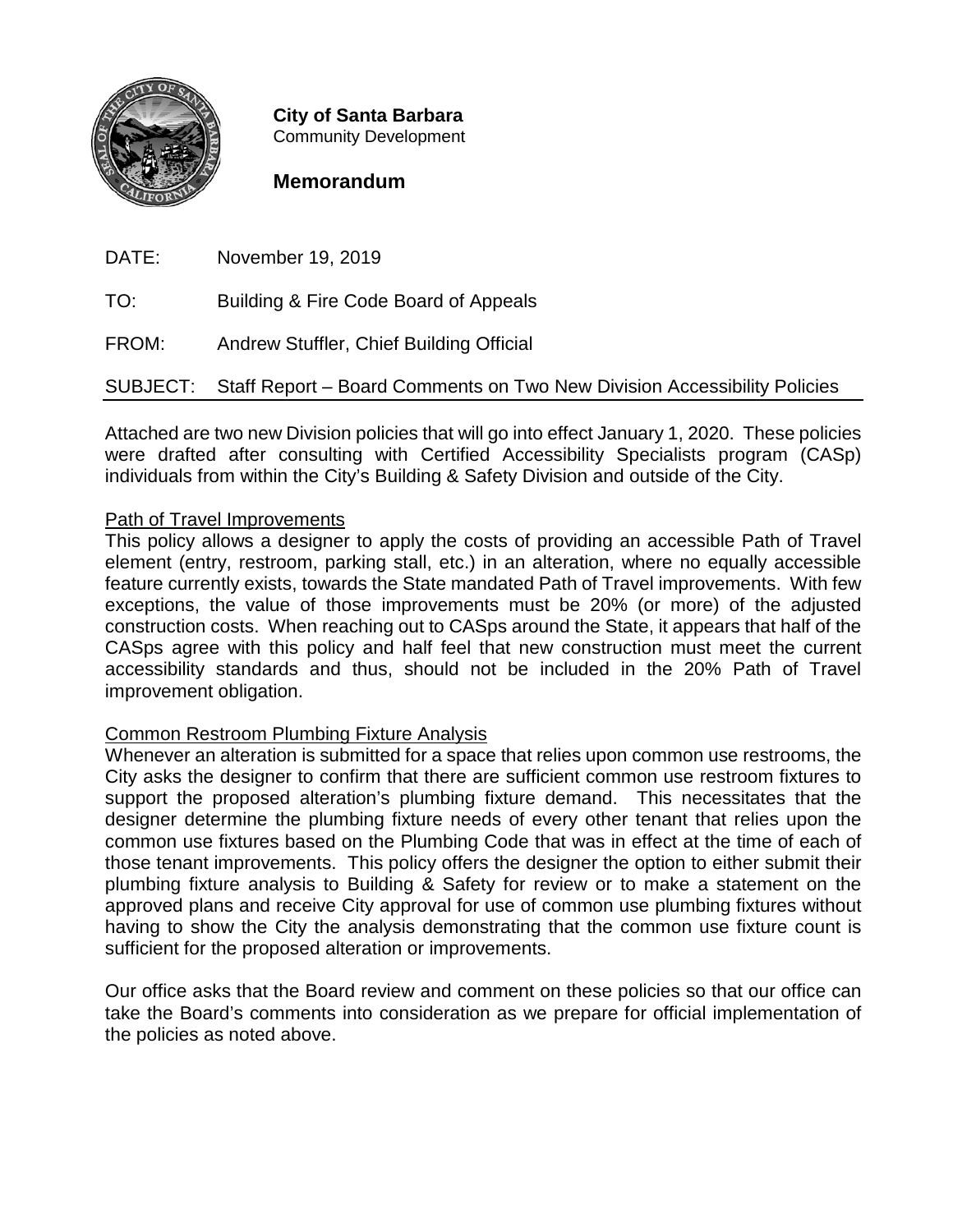

City of Santa Barbara Community Development Department

| <b>DATE:</b> | <b>January 1, 2020</b> |  |
|--------------|------------------------|--|
|--------------|------------------------|--|

**TO:** Division Admin File

**FROM:** Andrew Stuffler, Chief Building Official

**SUBJECT:** Path of Travel (POT) Improvements Policy

With only a few exceptions, it is the intent of the State Building Standards Code, Part 2, Volume 1, Section 11B-202.4 to require that certain existing building POT elements be brought into compliance with the current State Building Standards Code in an amount of at least 20% of the adjusted cost of construction for the entire project.

The adjusted cost of construction for all non-compliant existing building POT elements that are proposed to be removed and replaced as part of an alteration shall be allowed to be included as part of the mandatory 20% POT improvement.

This policy applies to all building permit applications or permits in any active status.